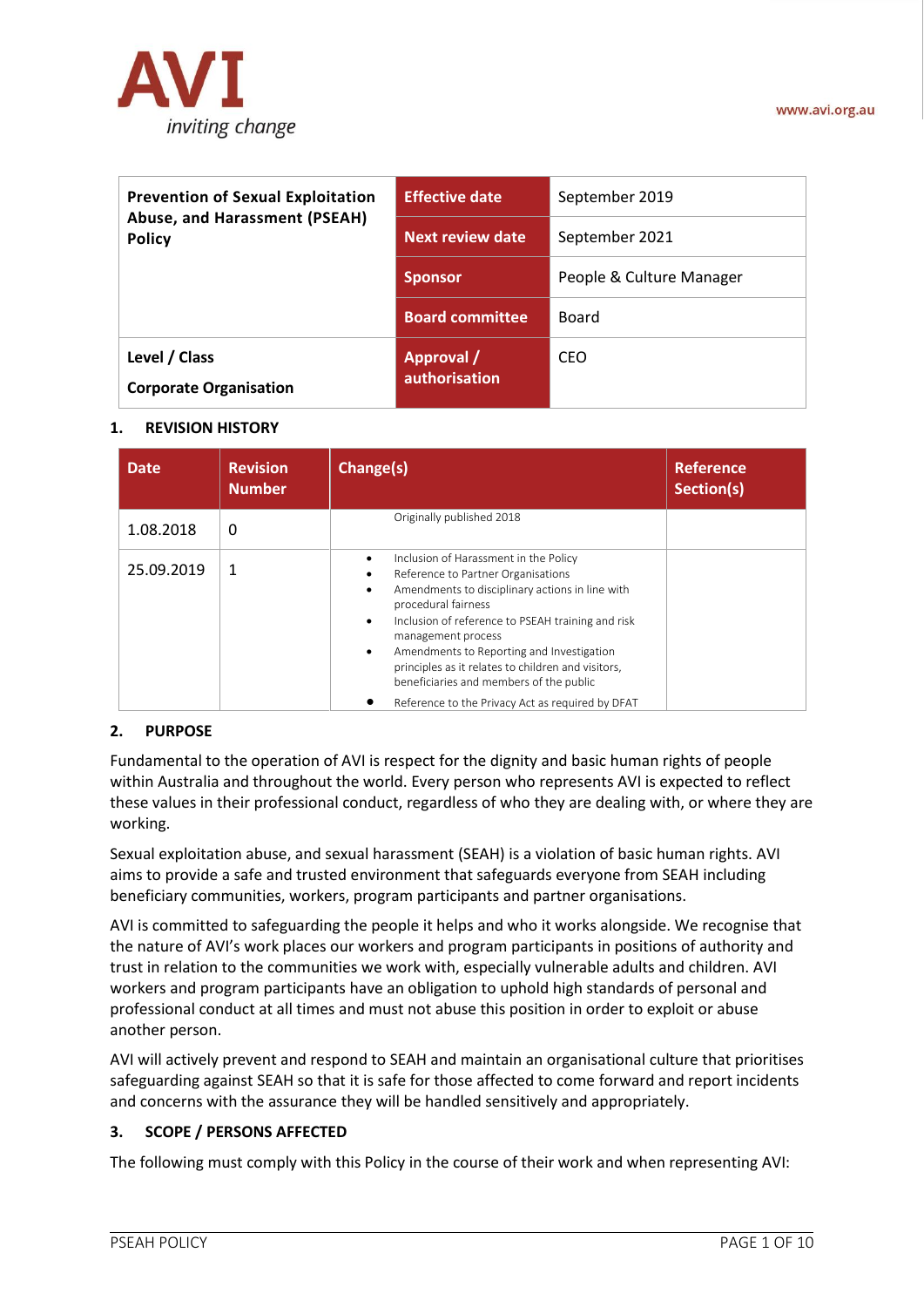

- AVI workers
- All program participants
- All accompanying adult dependents
- All other parties, including Partner Organisations, as specified and required by DFAT

All of the aforementioned must comply with the standards of behaviour set out in this AVI Prevention of Sexual Exploitation, Abuse, and Harassment Policy.

 $\boxtimes$  Appropriate consultation (tick for 'yes', otherwise leave blank)

## **4. DEFINITIONS**

**Worker:** employees (Australia and overseas), consultants, contractors, office volunteers, interns, the AVI Board, visitors, or anyone engaged to undertake work for this organisation.

**Program Participant:** defined as any person engaged to undertake an assignment, volunteer or otherwise, on an international or domestic program managed by AVI.

**Accompanying adult dependent:** defined as any person over the age of 18 supported by AVI to accompany a person undertaking an assignment, volunteer or otherwise, on an international or domestic program managed by AVI.

**Partner Organisations:** any organisation either in Australia or overseas that receives a benefit from an AVI program and where volunteers and program participants are placed

**Program beneficiaries:** any person who, either directly or by association, derives a benefit from an AVI or AVI affiliated program. Examples include but are not limited to; Partner Organisation employees and community members who directly receive a service or engage with a program participant in the course of the participant's work with a Partner Organisation.

**Sexual exploitation, abuse and harassment (SEAH)** occurs against a child or an adult and can occur between people of the same or different genders. It includes situations such as:

- Sexual exploitation and abuse;
- Sexual harassment;
- Child sexual abuse and exploitation;
- Women and men sexually exploited through sex work;
- Possessing, controlling, producing, distributing, obtaining or transmitting sexually exploitative images of adults and children; and
- Prevention of sexual abuse and exploitation (PSEAH).

**Sexual Exploitation -** any actual or attempted abuse of a position of vulnerability, differential power, or trust, for sexual purposes, including, but not limited to, profiting monetarily, socially or politically from the sexual exploitation of another.<sup>1</sup>

**Sexual Abuse -** the actual or threatened physical intrusion of a sexual nature, whether by force or under unequal or coercive conditions.

<sup>&</sup>lt;sup>1</sup> The definitions for both Sexual Exploitation and Sexual Abuse are contained in the United Nations Secretary-General's Bulletin, "Special measures for protection from sexual exploitation and sexual abuse" ST/SGB/2003/13 (9 October 2003) [hereinafter Secretary-General's Bulletin on SEA (2003)].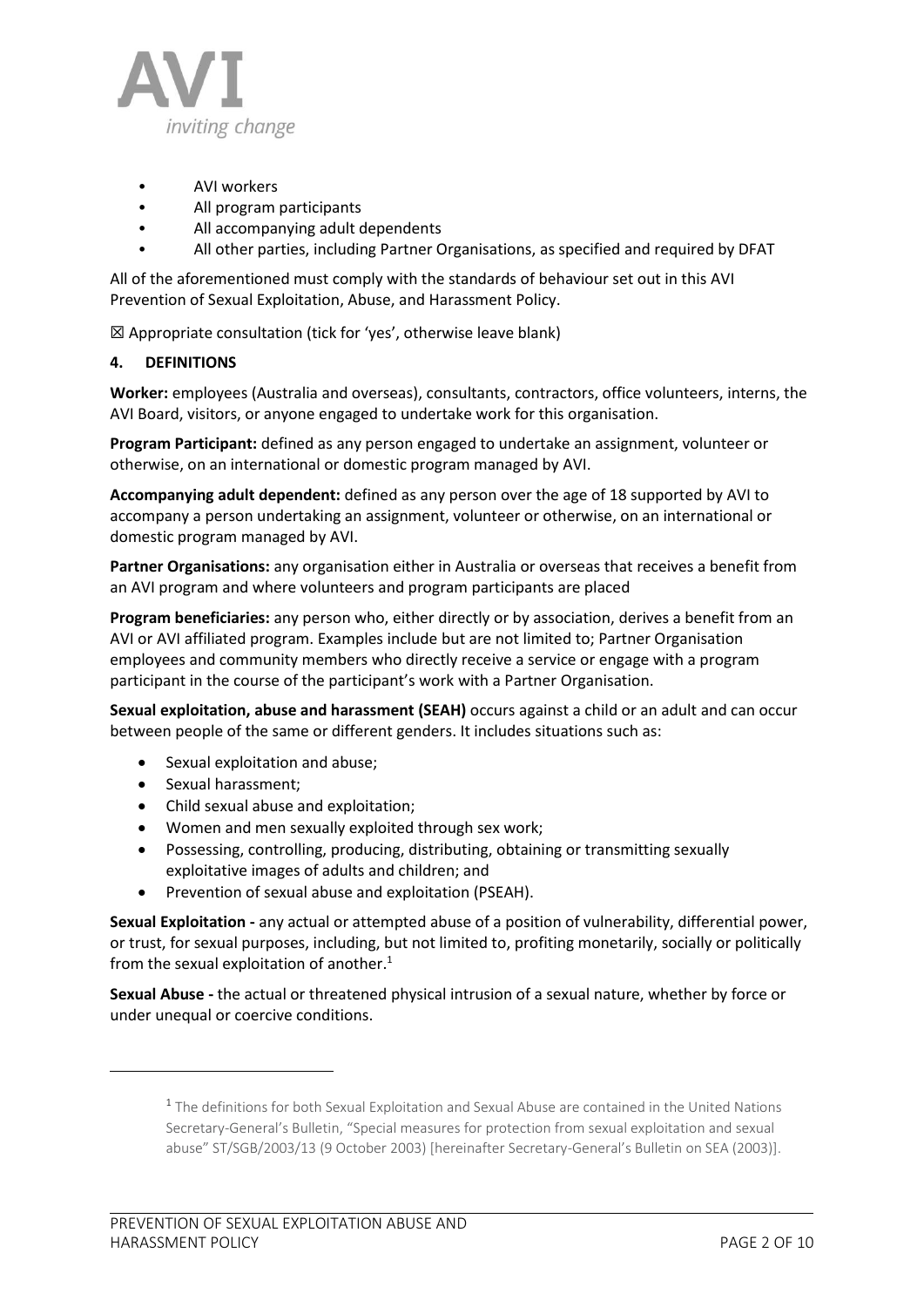

**Sexual Harassment** - any verbal or physical conduct or any conduct of a sexual nature that is unwelcome, uninvited or not reciprocated in circumstances in which a reasonable person, having regard to all the circumstances would have reasonably anticipated the possibility that the person harassed would be offended, humiliated or intimidated. This can include unwelcome sexual advances or unwelcome requests for sexual favours or displaying or sending sexually explicit images or asking intrusive questions about someone's personal life, including their sex life.

Sexual harassment can take various forms. It can be direct and/or indirect, physical and/ or verbal, repeated or one-off instances and perpetrated by any person of any gender towards any person of any gender. Sexual harassment can be perpetrated against beneficiaries of AVI's programs, community members, citizens, as well as employees and workers.

**Child Sexual Abuse** - the use of a child for sexual gratification by an adult or significantly older child or adolescent. Sexually abusive behaviours can include fondling genitals; masturbation; oral sex; vaginal or anal penetration by a penis, finger or any other object; fondling breasts; voyeurism; exhibitionism; and exposing the child to, or involving the child in, pornography (see AVI Child Protection Policy).

**Child Exploitation** - one or more of the following:

- Committing or coercing another person to commit an act or acts of abuse against a child
- Possessing, controlling, producing, distributing, obtaining or transmitting child exploitation material
- Committing or coercing another person to commit an act or acts of grooming or online grooming
- Using a minor for profit, labour, sexual gratification, or some other personal or financial advantage<sup>2</sup>

**Online Child Sexual Exploitation** (or child pornography) - in accordance with the Optional Protocol to the Convention on the Rights of the Child, 'child pornography' means 'any representation, by whatever means, of a child engaged in real or simulated explicit sexual activities or any representation of the sexual parts of a child for primarily sexual purposes.

**Child –** any person under the age of eighteen (18) years as defined by the Convention on the Rights of the Child irrespective of local country definitions of when a child reaches adulthood.

**Vulnerable adults** - those aged over 18 years and who identify themselves as unable to take care of themselves/ protect themselves from harm or exploitation; or who, due to their gender, mental or physical health, disability, ethnicity, religious identity, sexual orientation, economic or social status, or as a result of disasters and conflicts, are deemed to be at risk.

**Survivor** - A person who has SEAH perpetrated against him/her or an attempt to perpetrate SEA against him/her.

# **5. PRINCIPLES**

AVI's commitment to the prevention of sexual exploitation and abuse is informed by the following principles:

• **Child rights and women's rights as core values within AVI:** AVI upholds the rights articulated in the International Bill of Human Rights, The UN Convention on the Elimination of all Forms of Discrimination Against Women and The UN Convention on the Rights of the Child and

<sup>2</sup> DFAT Child Protection Policy 2017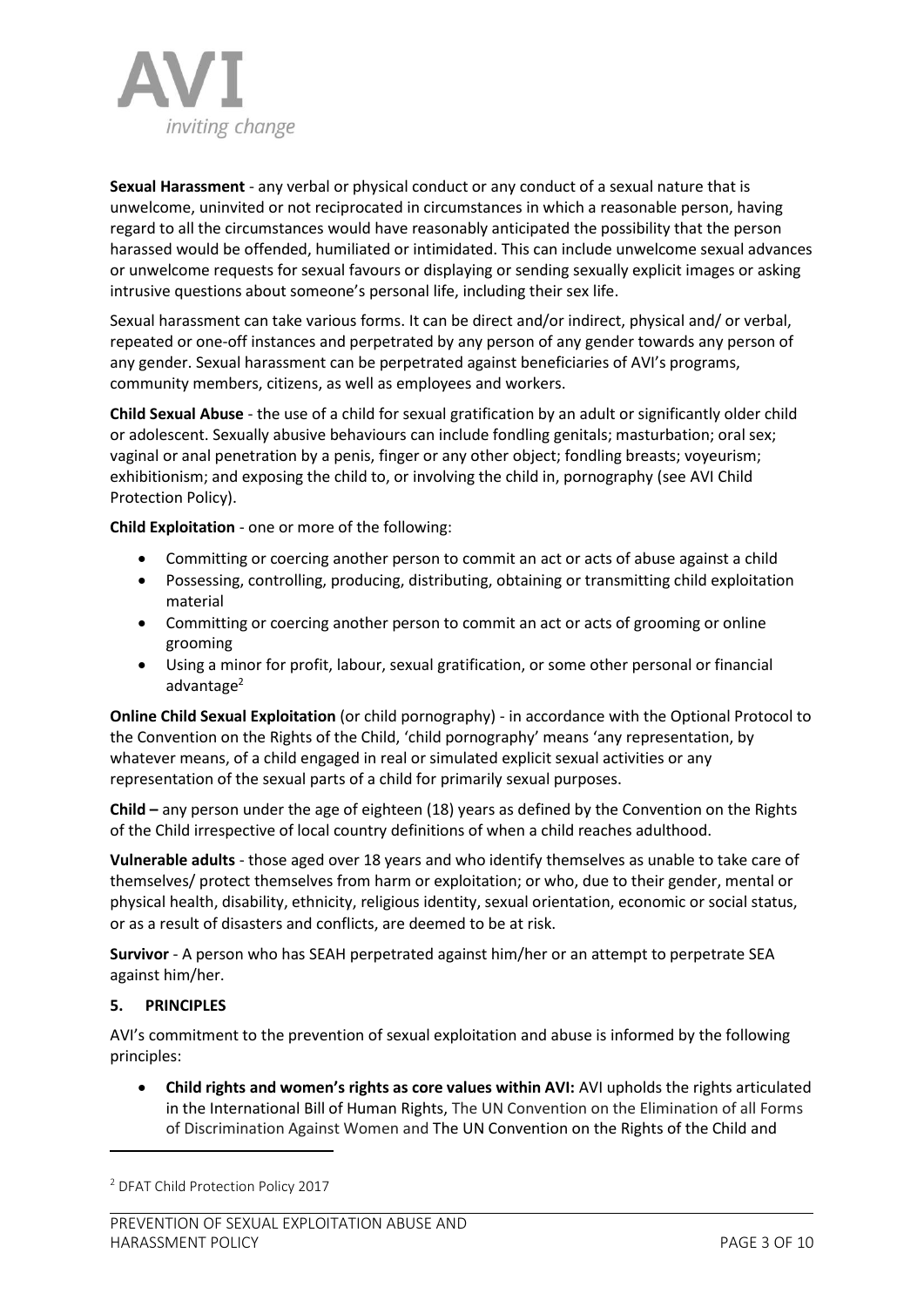

promotes the right of adults and children to be protected from all forms of violence including SEAH.

- **Safeguarding vulnerable adults and children:** Issues of SEAH are fundamentally about abuses of power. Situations of poverty, vulnerability and discrimination as well as power inequities between genders, between aid workers/volunteers and beneficiary communities, and within organisations, create unequal power dynamics resulting in environments where SEAH can exist. AVI acknowledges the impact of SEAH on an individual's health and wellbeing, and that negative physical, mental health and social outcomes that are likely to be compounded when perpetrated by a person in authority.
- **Strong leadership:** AVI expects those in positions of leadership, including people management, to set clear expectations and model respectful behaviour in their interactions at work and in public and to take measures to improve diversity and inclusion in line with AVI Policy.
- **Expected behaviours of those representing AVI:** Given differing local contexts, AVI workers and program participants may be faced with a range of unfamiliar social, cultural, financial or personal settings when working or volunteering overseas. Communities trust that the people representing AVI will always conduct themselves in a professional manner and not engage in behaviour contrary to the safety or wellbeing of the children and adults they come into contact with.
- **Zero tolerance of SEAH:** Behaviour by AVI workers or program participants that results in the sexual exploitation or abuse of a child or adult, helps facilitate SEAH or where allegations of SEAH are ignored by AVI or partner organisation personnel, will not be tolerated and AVI will immediately respond and take seriously any concerns raised.
- **Take action to prevent SEAH**: AVI aims to prevent SEAH through implementation of this Policy, communication, training and working collaboratively with all personnel, country offices and partner organisations to safeguard everyone against SEAH.

# **6. POLICY**

The following list of expected behaviours applies to all of AVI workers, AVI program participants and Australian Volunteers Program (AVP) or other program approved adult dependents, in both their personal and professional lives. The aforementioned must, at all times:

- Maintain a duty to act at all times in a manner which upholds the values and reputation of AVI
- Undertake to create and maintain a safe and trusted environment that promotes the implementation of this Policy and safeguards everyone from SEAH.
- Comply with all relevant Australian and local laws of the country to which he or she is placed, or in which he or she is travelling.
- Be aware that sexual behaviour is an area of particular sensitivity, where conduct may more easily be seen as offensive or be misinterpreted.
- Ensure personal conduct towards a co-worker is not exploitative or such that it reasonably leads to a perception of exploitation.
- Read and agree to abide by the expected behaviours outlined in the relevant code of conduct.
- Immediately report to AVI any concern, suspicion or allegation of SEAH or breach of the AVI Prevention of Sexual Exploitation, Abuse and Harassment Policy. Reporting procedures are outlined in section 6.4 below.

In addition, AVI workers must adhere to the following expected behaviours: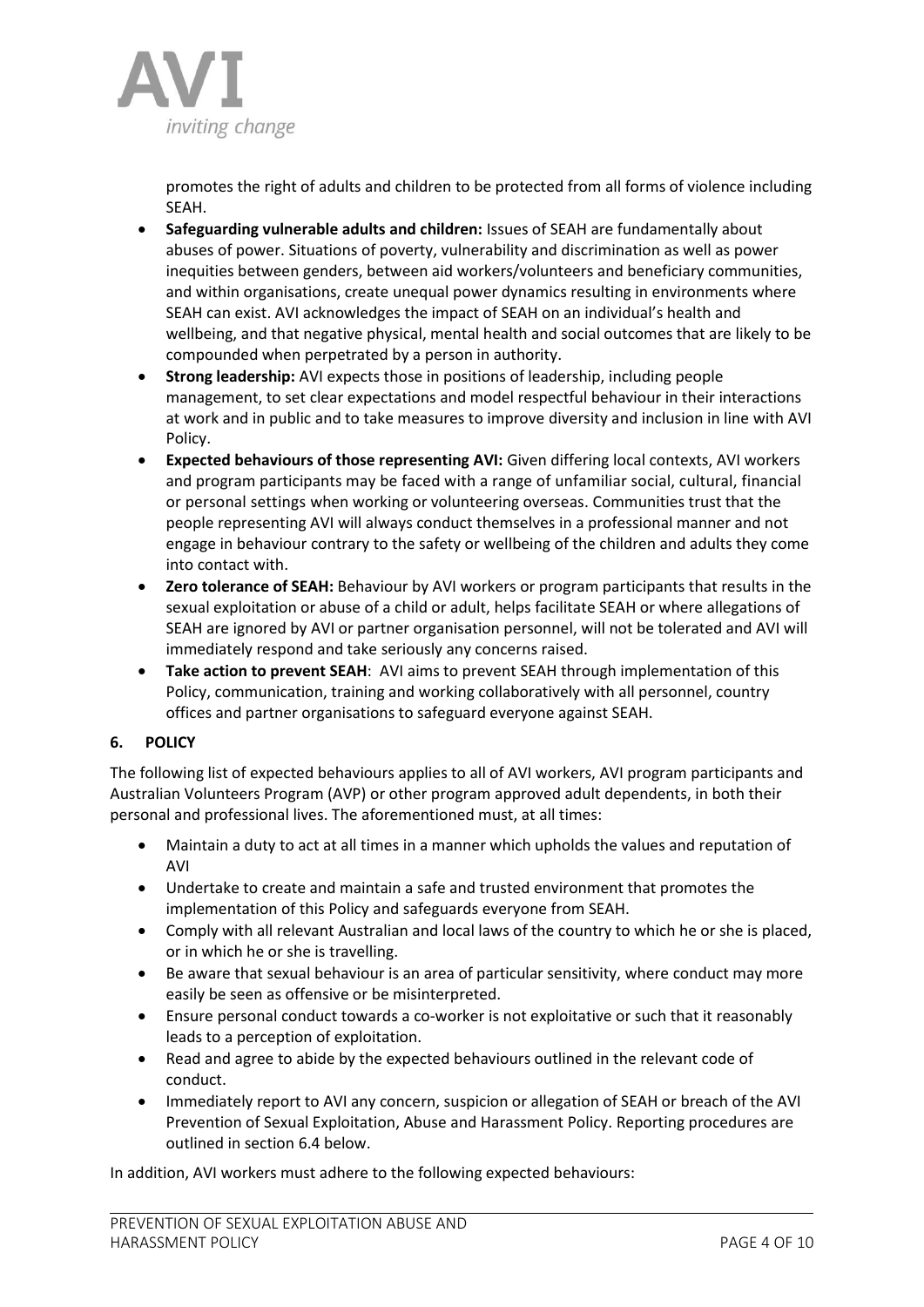

- AVI workers must not engage in sexual relationships with program participants, approved adult dependents, or AVI program beneficiaries as these relationships are based on inherently unequal power dynamics and there is the potential for abuse of power. Such relationships undermine the credibility and integrity of AVI and its programs.
- Workers must immediately inform their direct manager if they become engaged in a personal relationship which may be perceived as inappropriate or exploitative, or where real or perceived unequal power dynamics exist. **Workers who are unsure if their relationships falls into this category should discuss the situation with their line manager and/or a member of the People and Culture team.**

Program participants and accompanying adult dependents must adhere to the following expected behaviours:

- Program participants/adult dependents should exercise caution when engaging in sexual relationships with AVI program beneficiaries or other adult community members as these relationships may be based on inherently unequal power dynamics and there is the potential for abuse of power. As such, program participants should be mindful of the unique challenges and perceptions associated with such relationships and are encouraged to seek counsel from an AVI Program Manager or Regional Director before entering into a relationship of this nature.
- Program participants must immediately inform their Program Manager or Regional Director if they become engaged in a personal relationship which may be perceived as inappropriate or exploitative, or where real or perceived unequal power dynamics exist. **Participants and dependents who are unsure if their relationship falls into this category should discuss the situation with their Program Manager or Regional Director.**

It is strictly prohibited for AVI workers, program participants and AVP approved adult dependents to:

- Sexually exploit or abuse or sexually harass a child or adult.
- Use their position of trust and authority to request any service or sexual favour from beneficiaries of AVI programs, adults, children or others in the communities in which AVI works, in return for protection or assistance, or coerce a person to engage in sexual intercourse or any sexual activity.
- Exchange or withhold from beneficiaries of AVI programs adults, children or others in the communities in which AVI works - money, food, employment, goods, assistance or services for sex or sexual favours or other forms of humiliating, degrading or exploitative behaviour.
- Have sex with sex workers when working or volunteering overseas, even when it is legal in the country.
- Use, AVI or partner organisation facilities, personnel or resources for the purpose of arranging or facilitating access to sex workers by any person, including visitors to AVI offices or programs.
- Engage in sexual activity with a child under any circumstance. Even in a country where the age of majority or the age of consent is lower than 18 years, AVI workers, program participants and AVP approved adult dependents are forbidden to have sexual activity with anyone under the age of 18 years. A mistaken belief that the child is over 18 is no defence.
- Use computers, mobile phones, video cameras, cameras or other technology inappropriately, or to exploit or harass children and/or adults, or access or disseminate child exploitative material and/or sexually exploitative material through any medium, including social media
- Procure sex for others, and/or use a third party to do so.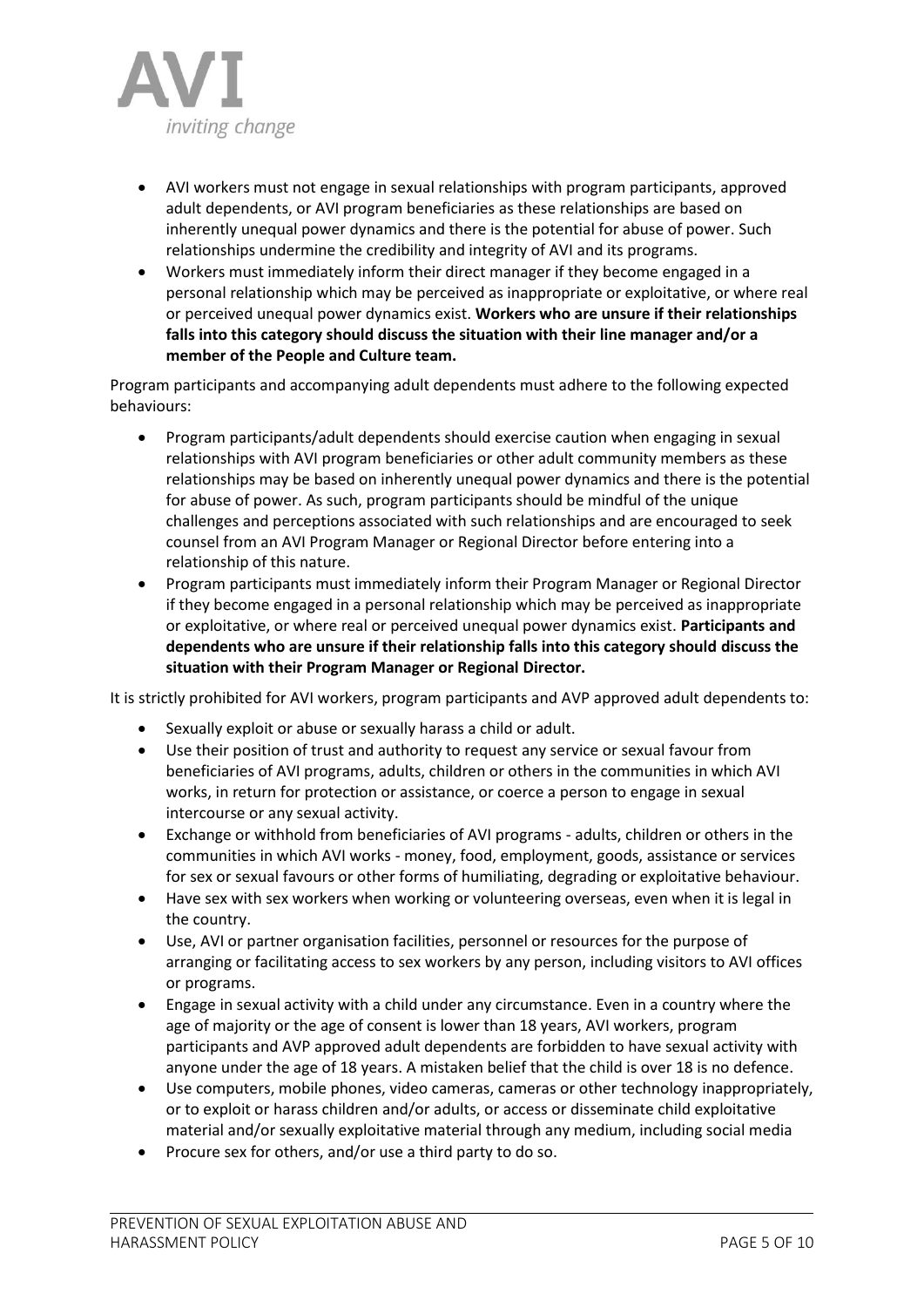

# **6.1 Breach of Policy**

Sexual exploitation, abuse and harassment by AVI workers, program participants and AVP approved adult dependents constitute acts of gross misconduct and are therefore grounds for termination of employment or volunteer assignment.

Disciplinary actions/possible outcomes for breach of the AVI Prevention of Sexual Exploitation, Abuse and Harassment Policy can include:

- Referral to local law enforcement authorities (as per national and any mandatory reporting laws), where appropriate
- Referral to Australian Federal Police, where appropriate
- AVI internal investigation which may include an externally engaged investigator
- Standing aside with pay pending investigation
- Performance management and disciplinary action including formal warnings
- Re-education, training, mentoring and support where appropriate
- Where substantiated, termination of employment for workers or termination of assignment for program participants.

### **6.2 Responsibilities to prevent and respond to SEAH**

All AVI workers are responsible for championing good practice and maintaining an organisational culture that prioritises safeguarding against SEAH.

Managers and leaders at all levels have responsibilities to support and develop systems that maintain an environment that facilitates implementation of this Policy and which prevents SEAH. They must ensure that AVI workers and program participants understand and comply with this Policy.

Managers and leaders must create a safe environment at AVI for anyone to come forward and raise allegations or concerns of SEAH and take action to immediately respond to any reports.

### **6.3 PSEAH Training**

PSEAH training will be provided for AVI staff, Board Directors, , and program participants and any other training as required by DFAT.

### **6.4 Recruitment and Performance Management**

AVI will apply robust recruitment and screening procedures for all AVI workers, program participants and AVP approved adult dependents to reduce the risk of engaging a person with a background of unacceptable risks to children or adults, particularly vulnerable children and adults. These procedures include:

- Criminal history checks
- Referee checks from an applicant's last place of employment/volunteer/program placement including when working in overseas locations and will include a question regarding any concerns of sexual misconduct.
- Personnel records to include performance or conduct issues regarding concerns or allegations of SEAH.
- All employment/assignment contracts must contain provisions for potential disciplinary action including termination of employment/assignment following breach of this policy.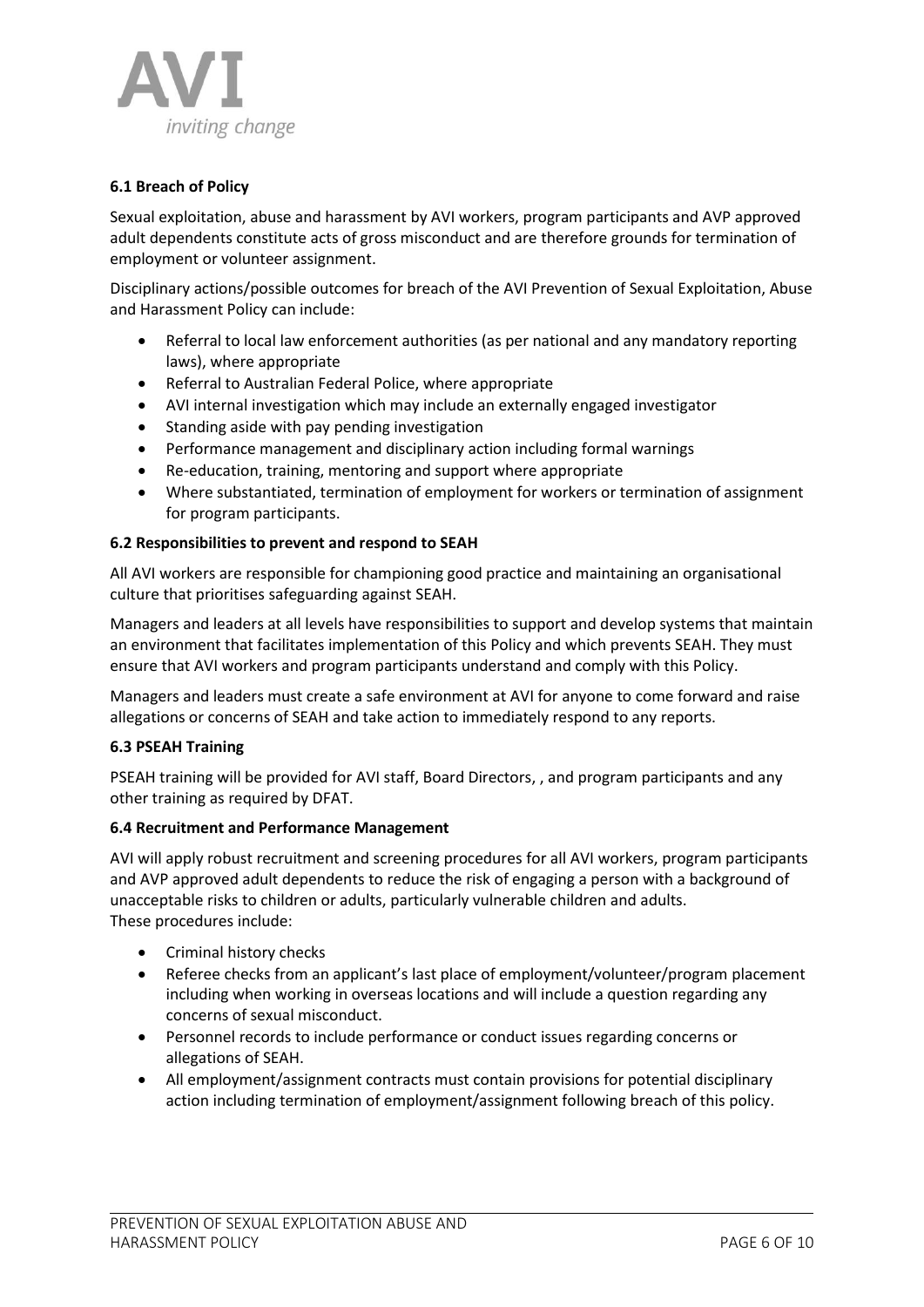

## **6.4 AVIs risk management processes**

AVI will design and implement an effective risk management processes that includes consideration of the risk of SEAH. The process will document the controls in place or to be implemented to reduce or remove the risks of SEAH

## **6.5 Reporting and Investigation**

### *6.5.1 How to report*

AVI provides a safe, supportive and secure environment to report incidences of SEAH and breaches of this Policy. AVI will take all concerns seriously and respond immediately and in accordance with AVIs and DFAT reporting requirements. All reports of SEAH will be recorded, regardless of whether substantiated or full investigation required. The principles of natural justice will apply to all investigations.

AVI workers, program participants and accompanying adult dependents must immediately report any concerns, suspicions or allegations of SEAH or breach of the AVI Prevention of Sexual Exploitation, Abuse and Harassment Policy. A report should be made to one of the following people as applicable:

*Program participants and Accompanying Adult Dependents (AAD) may report a concern regarding sexual exploitation, abuse and harassment or Policy breach to any of the following people:* 

- The relevant Regional Director or Program Manager: if comfortable doing so, and if the Director/Manager is not directly or indirectly implicated in the alleged report
- AVP Overseas Operations Manager
- AVI Risk and Security Staff
- AVI Child Protection and Safeguarding Staff
- AVI Executive Manager International Services
- CEO
- Stopline AVIs third party Whistleblowing service

*AVI Workers may report a concern regarding sexual exploitation abuse and harassment or Policy breach to any of the following people:* 

- Their manager: if the worker feels comfortable doing so, and if their manager is not directly or indirectly implicated in the alleged report
- The CEO
- A member of the People and Culture team
- A member of the AVI Organisational Leadership Team (OLT)
- Member(s) of the AVI Board
- Stopline AVIs third party Whistleblowing service
- *:*

*Visitors, Beneficiaries of our programs, and Members of the Public may report a concern regarding sexual exploitation, abuse and harassment through*

- AVIs complaints handling procedures
- Stopline AVIs third party Whistleblowing service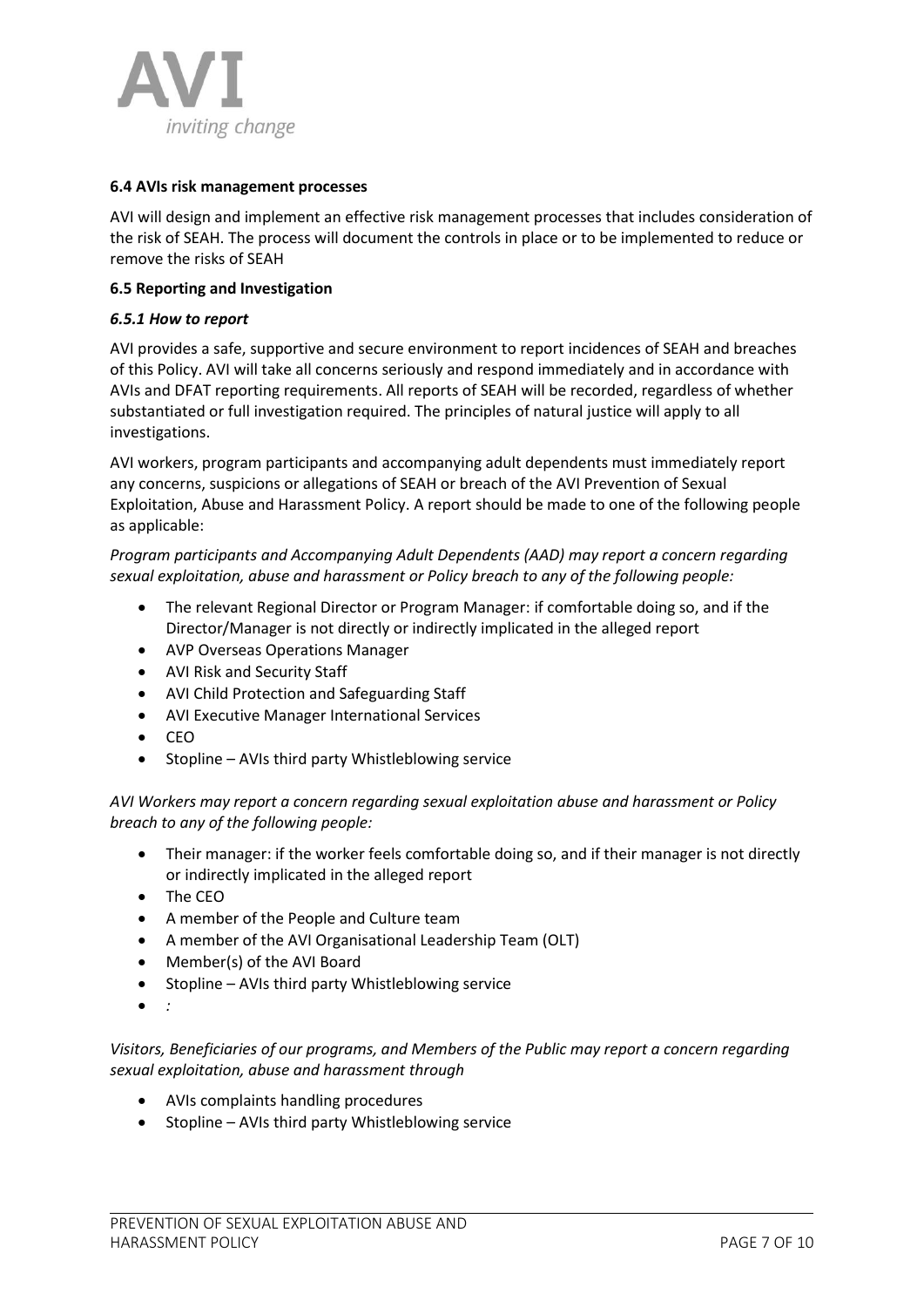

*Children and young people may also report a concern regarding sexual exploitation, abuse and harassment to an AVI Child Protection and Safeguarding staff or any AVI staff member who will in turn report disclosures in line with AVIs reporting procedures.* 

• AVI will provide information about this Policy and the reporting mechanisms in child friendly language and ensure it is easily accessible

# *6.5.2 Managing Reports*

Anyone wishing to make a report anonymously which would be protected by the Whistleblowers Protection Act 2001 needs to refer to the AVI Whistleblower Protectio Policy for information on protected disclosures and can make a report by accessing Stopline or as specified in the Policy.

Any person reporting a case of SEAH, in good faith, or any person who has cooperated with an investigation into a report of SEAH, will be protected by this Policy. Malicious and vexatious reporting of SEAH with the intention and/or result of harming another person's integrity or reputation amounts to serious misconduct and is subject to disciplinary action up to and including termination of employment. This is distinct from reports made in good faith based on the judgment and information available at the time of the report, which may not be substantiated by an investigation.

Reporting and investigation progress will include engagement of and reporting to the Organisational Leadership Team and AVI Board members.

# *6.5.3 Investigations*

Investigations of SEAH will be carried out in a manner that is timely, fair, objective and as far as is practicable, confidential. This includes the use of appropriate interviewing practice with complainants and witnesses. All information and documented evidence will be held securely and in the strictest confidence as far as is appropriate.

Sensitive information related to reports of SEAH whether involving AVI workers, program participants, accompanying adult dependents or others in the communities in which AVI works shall be shared only with Australian or local law enforcement authorities, when a notification to police or appropriate authorities must be made or on a 'need to know' basis. Information of alleged perpetrators that may be provided to law enforcement authorities and/or to DFAT will be handled in accordance with the Privacy Act 1988 and any and all privacy legislation and principles that may apply.

# **6.6 Survivor support and assistance**

AVI will adopt a survivor-centred approach in preventing and responding to SEAH. AVI will ensure that all responses are developed in a manner that balances respect for due process with a survivorcentred approach in which the survivor's wishes, safety and wellbeing remain a priority in all matters and procedures. Furthermore, all actions taken should be guided by respect for choices, wishes, rights and dignity of the survivor<sup>3</sup>.

AVI will ensure survivors of SEAH are offered support and assistance such as referral to safe health/medical, psychosocial and legal/justice response where appropriate and where required to specialised children's or women's services.

<sup>&</sup>lt;sup>3</sup> IASC Statement on PSEA (2015)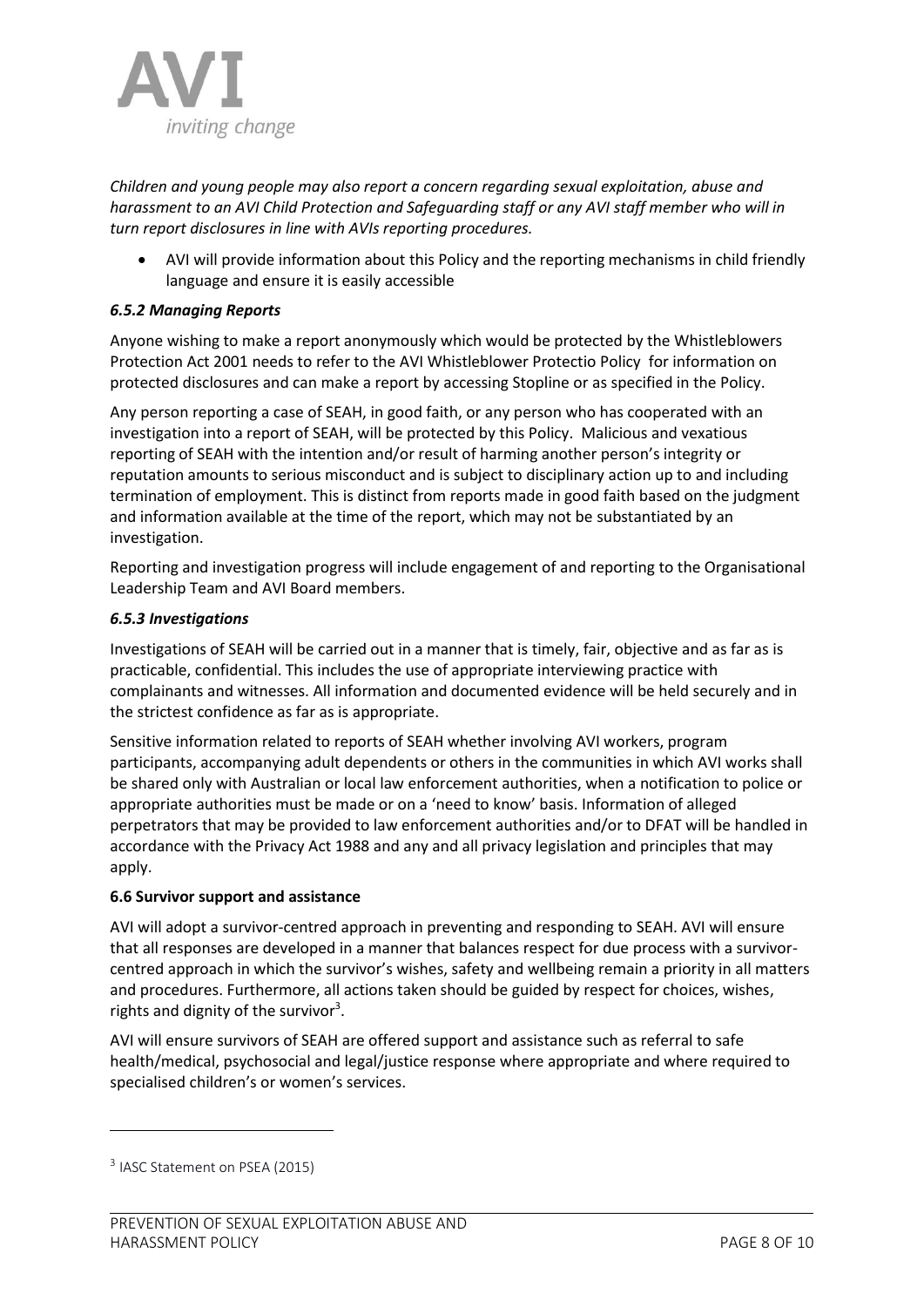

Children have the right to participate in decisions that will affect them. If a decision is taken on behalf of a child, the best interests of the child shall be the overriding guide. Referrals should be done in consultation with child focused agencies specialising in the special needs of child survivors of sexual abuse, and who are familiar with local procedures relating to the protection of children.<sup>4</sup>

Survivors will be provided with information on the progression of an investigation and final outcomes.

# **6.7 Partner Organisations**

AVI will work with Partner Organisations in the prevention of SEAH and Partner Organisations will be advised of avenues available to report concerns regarding SEAH.

## **7. RELATED POLICIES**

- AVI Staff Code of Conduct
- Bullying, Harassment and Anti-Discrimination Policy
- Child Protection Policy & Code of Conduct 2018
- AVP Australian Volunteer Code of Conduct
- The Australian Volunteers Guidebook
- Probity Check Policy
- Program Operations Manuals
- Whistleblower Policy
- Social Media Policy

## **8. RELEVANT LAWS AND INTERNATIONAL CONVENTIONS**

- International Bill of Human Rights
- Privacy Act 1988
- The UN Convention on the Elimination of all Forms of Discrimination Against Women
- The UN Convention on the Rights of the Child
- UNSC Resolution 1325: Women, peace and security (WPS)
- SDG 5: Achieve gender equality and empower all women and girls
- DFAT Child Protection Policy 2017
- ACFID Code of Conduct 2017
- Commonwealth Criminal Code Act 1995 It is a crime for Australian citizens, permanent residents or bodies corporate to engage in, facilitate or benefit from sexual activity with children (under 16 years of age) while overseas. These offences carry penalties of up to 25 years imprisonment for individuals and up to \$500,000 in fines for companies (extraterritorial legislation).

### **9. REFERENCES**

• Terminology Guidelines for the Protection of Children from Sexual Exploitation and Sexual Abuse – Adopted by the Interagency Working Group in Luxembourg, 28 January 2016 <http://cf.cdn.unwto.org/sites/all/files/docpdf/terminologyguidelines.pdf>

<sup>4</sup> Global Standard Operating Procedures on Inter-Agency Cooperation in CBCMs (2016)